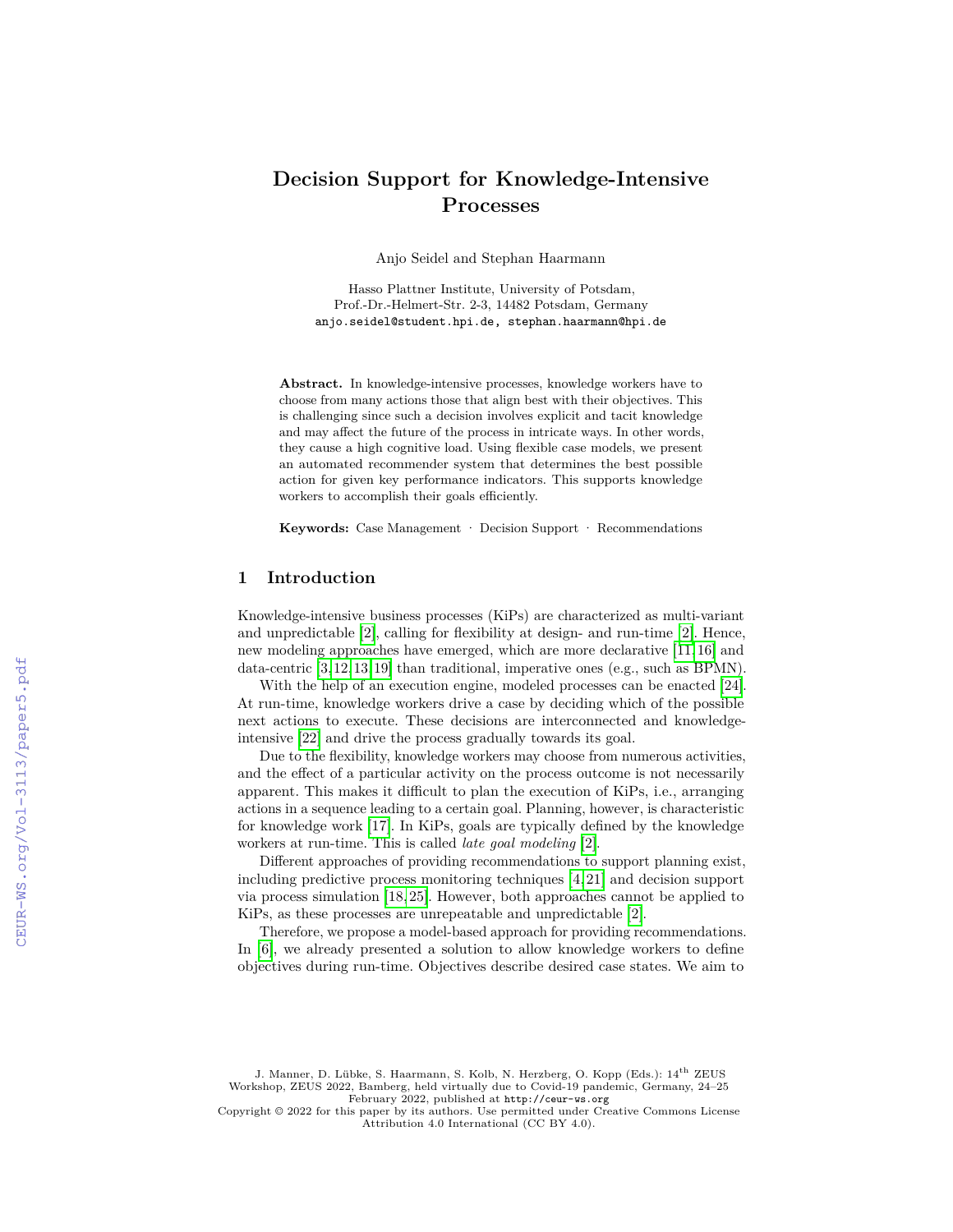analyze the model and the execution context to recommend how to reach such a state. Two research questions emerge:

**RQ1** What are the requirements for recommendations in KiPs? **RQ2** How can such recommendations be derived?

Our approach is based on fragment-based Case Management [10]. We analyze the nature of KiPs and the requirements for late goal modeling. To provide recommendations, we query the state space of a case model and search for activities that most likely lead to desired states.

In Sect. 2, we present related work. The groundwork regarding fragment-based Case Management and modeling objectives is elaborated in Sect. 3, while our approach is elaborated in Sect. 4. We discuss the current state of work and future research and conclude the paper in Sect. 5.

# **2 Related Work**

KiPs are highly flexible and driven by the decisions of knowledge workers [2, 20]. Various approaches for modeling knowledge-intensive processes have been proposed: some are declarative, like DECLARE [16] and Dynamic Condition Response Graphs [11]. Others are data-centric, such as Guard-Stage-Milestone [12], PHILharmonicFlows [13], and BAUML [3]. The survey papers by Di Ciccio et al. [2] and Steinau et al. [19] provide an overview of knowledge-intensive and data-centric approaches, respectively.

The limited support for data in declarative approaches and for activities in data-centric approaches, calls for *hybrid ones* [1], one of which is fragmentbased Case Management [10]. This approach focuses on highly structured process fragments that can be combined dynamically during run-time. It allows combining imperative control flow and declarative data flow. Recent extensions define the modeling of data associations [7], multiplicity constraints [9], and colored Petri net semantics [5]. However, the models use implicit data flow to buy flexibility at the cost of comprehensibility, challenging knowledge workers in planning actions.

Planning is an important task in knowledge work [17]. Marella et al. proposed an approach for automating planning in business processes [14,15], which does not apply to the knowledge worker-centric nature of KiPs. Wynn et al. and Rozinat et al. provide decision support based on simulating business processes [18, 25]. As KiPs are unrepeatable and unpredictable [2], a non-repeatable simulation provides only limited support. Furthermore, predictive business process monitoring approaches aim at predicting the next actions to be executed [4, 21]. Those predictions are based on past executions, which, again, contradicts the unrepeatable and unpredictable nature of KiPs.

The challenge of assisting planning KiPs remains open. First steps have been made by providing a framework for knowledge workers to define objectives [6]. In this paper, We show how objectives can be used to derive recommendations.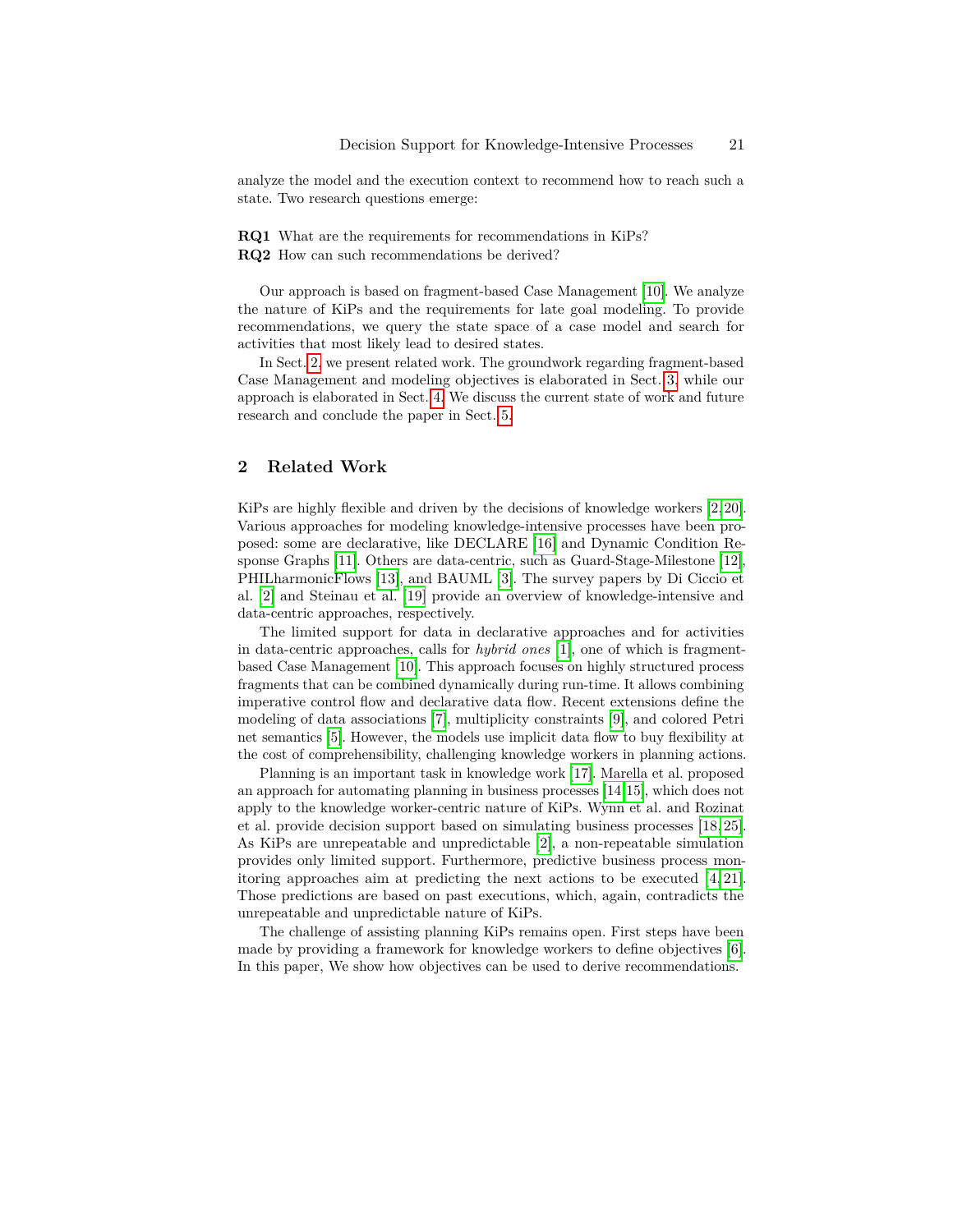# **3 Backgound**

Our approach is based on the fragment-based case management (fCM) approach. Furthermore, this paper continues our work of allowing knowledge workers to define objectives during run-time [6]. In the following, we provide an overview of the fCM approach and our previous work regarding modeling objectives.

### **3.1 Fragment-Based Case Management**

Fragment-based case management (fCM) combines imperative control flow and declarative data flow [10]. In fCM, the process is composed of multiple fragments, which are control flow graphs similar to BPMN models. Additionally, data flow defines data requirements and operations of activities. It constrains how fragments can be combined during run-time. An fCM case model furthermore includes a data model, object behaviors, and a termination condition. The data model consists of data classes, associations, and multiplicity constraints [5, 7, 9]. Each data class has a state transition system defining the behavior of corresponding objects. The termination condition specifies the goal of the process.

In the following, we introduce the exemplary case model for assessing and deciding on insurance claims. A more detailed explanation of the example can be found online<sup>1</sup>.



Fig. 1. Extract of fragments of the insurance claim handling process.

 $^{\rm 1}$  The detailed example is available at  ${\tt https://github.com/AnjoSs/DS4KiPs}$  ${\tt https://github.com/AnjoSs/DS4KiPs}$  ${\tt https://github.com/AnjoSs/DS4KiPs}$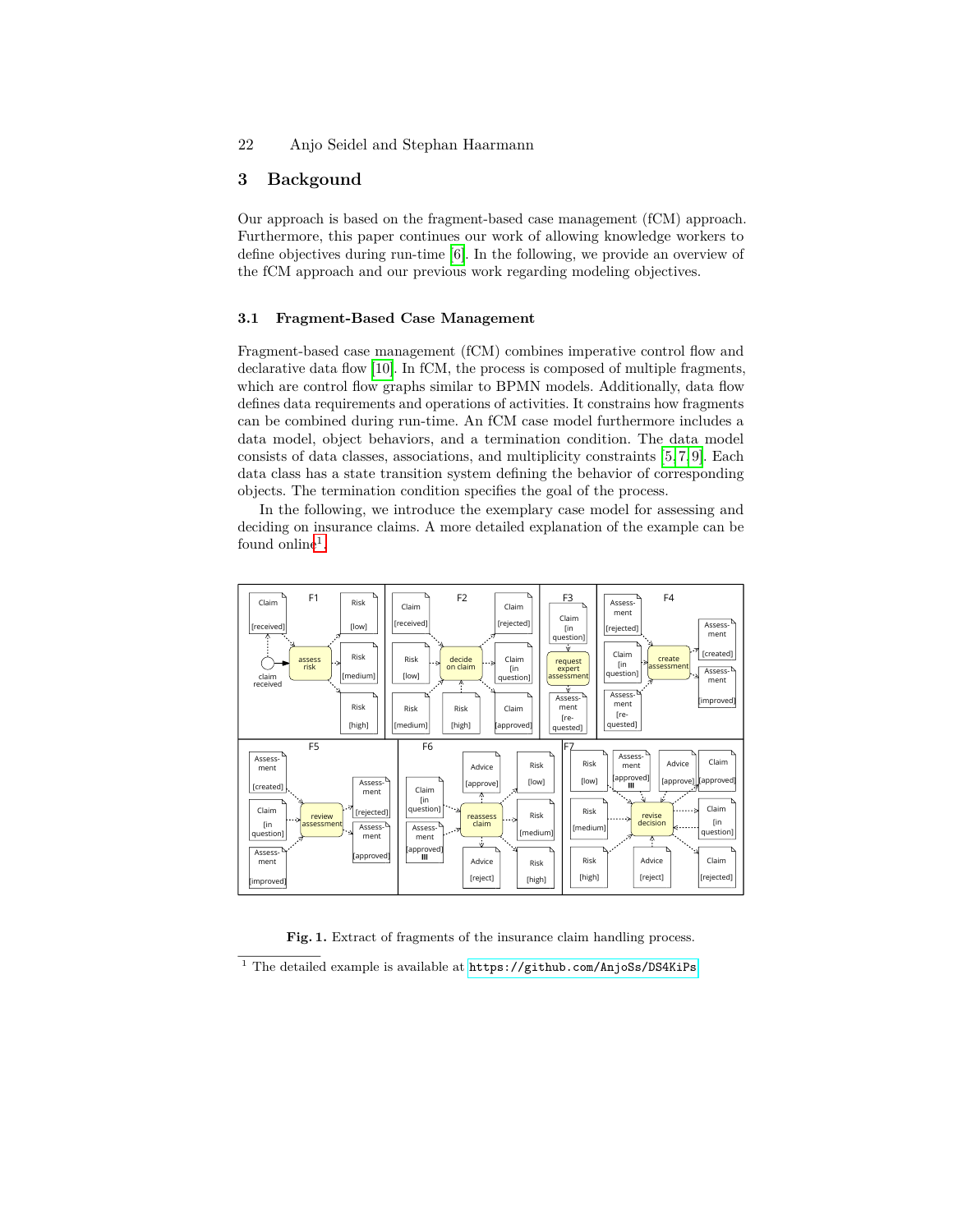The process starts with receiving a claim. The first fragment *F1* is executed, and a risk is assessed. Given the risk, the knowledge worker can decide on the claim in *F2*. It can be accepted, rejected, or remain in question. A case in the state in question must be reassessed. During the reassessment, multiple expert assessments can be requested (*F3* ), created (*F4)*, and reviewed (*F5)*. With the resulting assessments, the claim can be reassessed (*F6* ), and the decision on the claim can be revised (*F7* ).



**Fig. 2.** The data model and object behaviors of the insurance claim handling process.

The data objects are instances of the classes *Claim*, *Risk*, *Assessment*, and *Advice* (see Fig. 2). Each claim can have one risk, and multiple expert assessments. From a number of assessments, an advice object can be retrieved. A claim can be in the states *received*, *approved*, *in question*, and *rejected*. A risk can be *low*, *medium*, or *high*. However, it cannot be changed from low to high or vice versa. An assessment can be *rejected*, *created*, then *approved* or *rejected* and *improved*. An advice can be either to *approve* or *reject* the claim

#### **3.2 Modeling Objectives**

In [6], we present a framework for specifying objectives based on an fCM model. Objectives are constraints on the state of a case. They can refer to data objects, their relationships, and to activities.

A case includes data, described by a set of data object *O* and a set of links *L*. Each object  $o \in O$  belongs to a class *o.class* and has an ID *o.id* and a state *o.state*. A link  $l \in L$  is an unordered pair of data objects.

Furthermore, each case has a set *A* of activity instances, henceforth called actions. An action  $a \in A$  is an instance of an activity *a.activity*. It has a state *a.state*, which is either initial, control flow enabled, data flow enabled, enabled, running, or terminated [10]. Furthermore, an action reads a set of data objects *a.reads* and writes a set of data objects *a.writes*. By executing an action, the state of the case (i.e., the sets  $O, L$ , and  $A$ ) change. Using first-order logic, we can express knowledge workers' objectives using *O*, *L*, and *A*.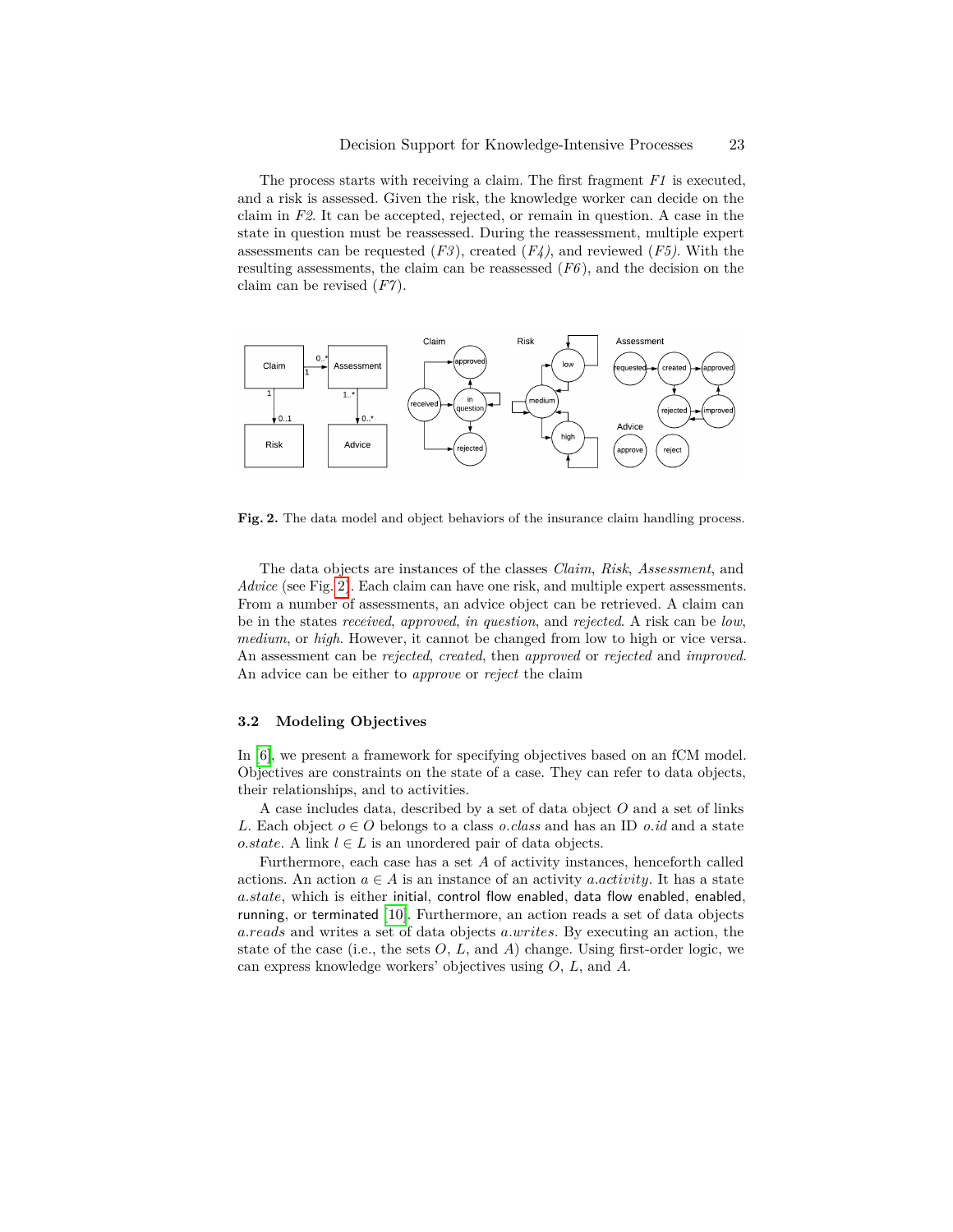The objective *g*1, for example, requires an enabled instance of activity revise decision reading an advice in state approve:

*g*<sup>1</sup> ≡ ∃*a* ∈ *A,* ∃*o* ∈ *a.reads* :*a.activity* = (*revise decision*) ∧ *a.state* = *enabled o.class* = *Advice* ∧ *o.state* = *approve*

Multiple objectives can furthermore be composed by defining a partial order among them. It specifies the order in which the objectives need to be accomplished.

# **4 Recommendations for Knowledge Workers**

With the opportunity to specify objectives at hand, the question is how to derive recommendations for the knowledge worker. Our approach focuses on analyzing the state space of the model itself. As the objectives are subject to the characteristics of late goal modeling, knowledge workers have special requirements for their recommendations. In the following, we elaborate on these requirements and explain how to derive suitable recommendations from a case.

#### **4.1 Recommendation Requirements**

KiPs are emergent [2]. Thus, it is impossible to plan far ahead. Instead, recommendations should focus on the immediate decision of choosing the next action. Yet, decisions still need to be made by knowledge workers, as they may have knowledge that is not part of the case state. To support workers, we calculate a score for all possible next actions. Purely based on the model, the action with the highest score aligns best with the objectives of the worker, i.e., it is recommended.

Objectives arise during run-time [9]. As the execution context may change, new objectives arise, and existing objectives change or become obsolete [2]. A knowledge worker must be able to update their objectives during run-time. Subsequently, recommendations can be calculated and actions can be (re)planned.

Weinzierl et al. [23] state that recommendations should be made w.r.t. to key performance indicators, which can be derived from data objects or past executions (i.e., event logs). In our approach, the key performance indicators are combined into a path cost function. Constant costs for all paths are equal to no cost function. Another simple implementation costs a path according to its length (number of activities). In summary, we require two user inputs:

- 1. A set of objectives that need to be fulfilled in the future.
- 2. A path cost function representing meaningful key performance indicators.

The expected results of recommendations and the described user inputs define the requirements of knowledge workers towards recommendations. **RQ1** is answered.

Consider our example from Sect. 3. The knowledge worker has specified the objective *g*<sup>1</sup> requiring *revise decision* reading an advice object in the state approve to be enabled. Assuming the case is in a state in which the claim has state *in*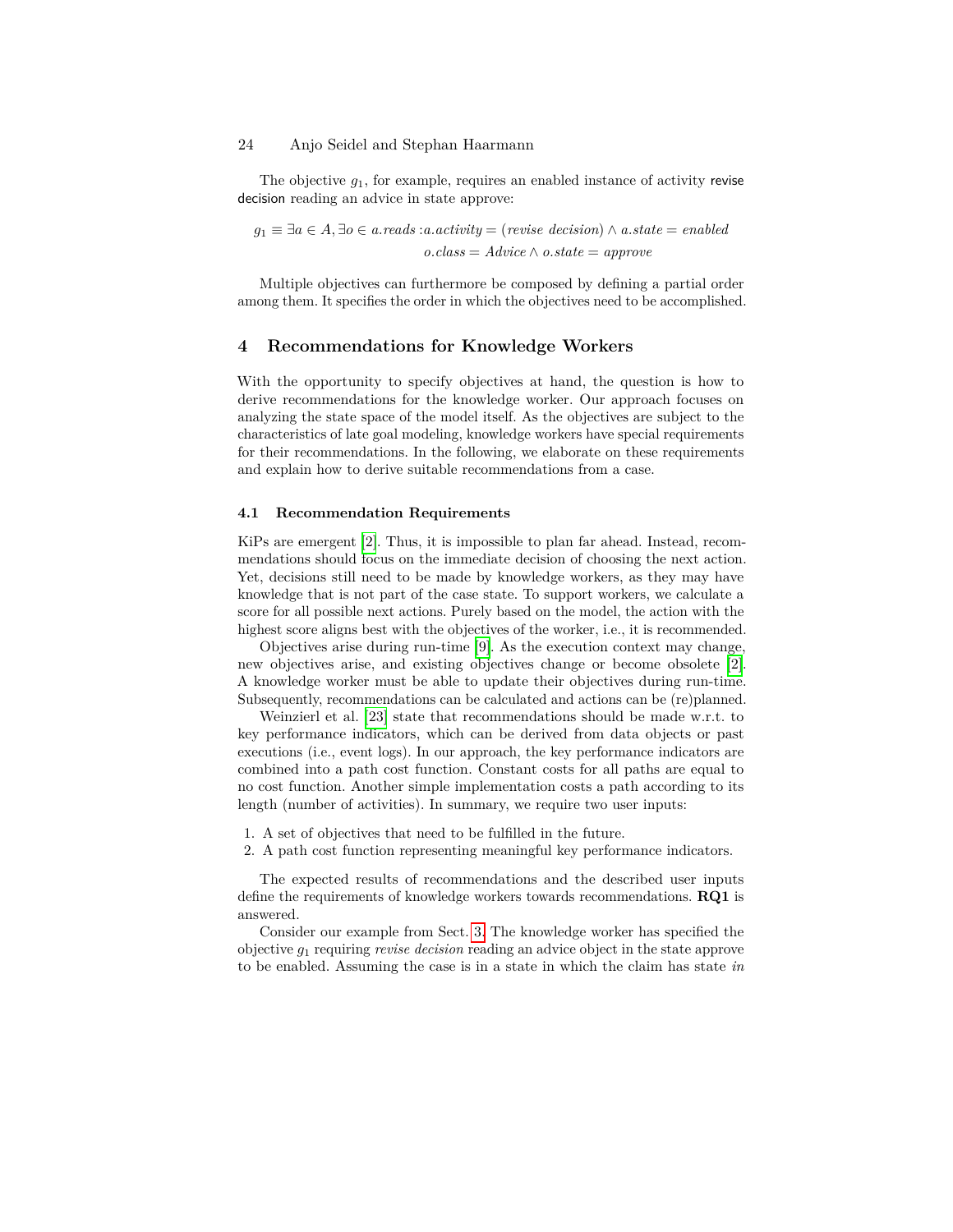*question*, the risk is *medium*, two assessments are already *approved*, and no advice exists yet. The tasks *reassess claim* and *request expert assessment* are enabled. Now, a new objective *g*<sup>2</sup> emerges. It requires *revise decision* to be enabled for an advice object linked to at least three approved assignments.

Starting in the current state, the knowledge worker is interested in reaching the objectives  $g_1$  and  $g_2$ . As a path cost function, the objectives should be reached with as few activities as possible. Therefore, we calculate a corresponding score for the next activities *reassess claim* and *request expert assessment*.

#### **4.2 Deriving Recommendations**

*return action scores*

**end function**

A business process model can be encoded into a planning domain [15], which can be used to derive recommendations. For this purpose, we reuse fCM's colored Petri net formalization [5, 8]. It enables us to calculate and explore the model's state space, i.e., a directed graph consisting of all states and state transitions.

We calculate the scores for actions as follows (cf. Alg. 1): For each action, we start a breath-first search in the target state. We search for paths that result in a state satisfying the knowledge worker's objectives. For each such path, we calculate its costs. The inverse of the cost is added to the action's score. The rationale behind this scoring function is "if more cheap paths satisfying the objectives exist, the score of an action is higher." In other words, an action scores higher if it is likely to lead efficiently to a state, where all objectives are satisfied.

#### **Algorithm 1** The score evaluation for next activities **function** *retrieve recommendations*(*current state, objectives, path cost function*)  $actions \leftarrow [$  $Q \leftarrow queue(next(current-state))$ **while** *Q is not empty* **do**  $current{\text -}path \leftarrow Q.pop()$ **if** *objectives hold in current path*[*last*] **then**  $action\_scores at current.path[0] += 1 + path\_cost\_function(current.path)$ **else for** *next action in next*(*current path*) **do** *Q.push*(*current path.append*(*next action*)) **end for end if end while**

The presented algorithm provides a solution for deriving recommendations according to their requirements. It addresses and answers **RQ2**.

Considering the example, in the current state, *reassess claim* and *request expert assessment* are enabled. For both, a score is computed how likely they efficiently lead to a state, where  $g_1$  and  $g_2$  hold. All paths that start by executing *reassess claim* create an advice with only two assessments. This does not suffice to satisfy *g*2. A new advice would need to be created with three or more assessments. On the other side, by executing *request expert assessment*, it is possible to create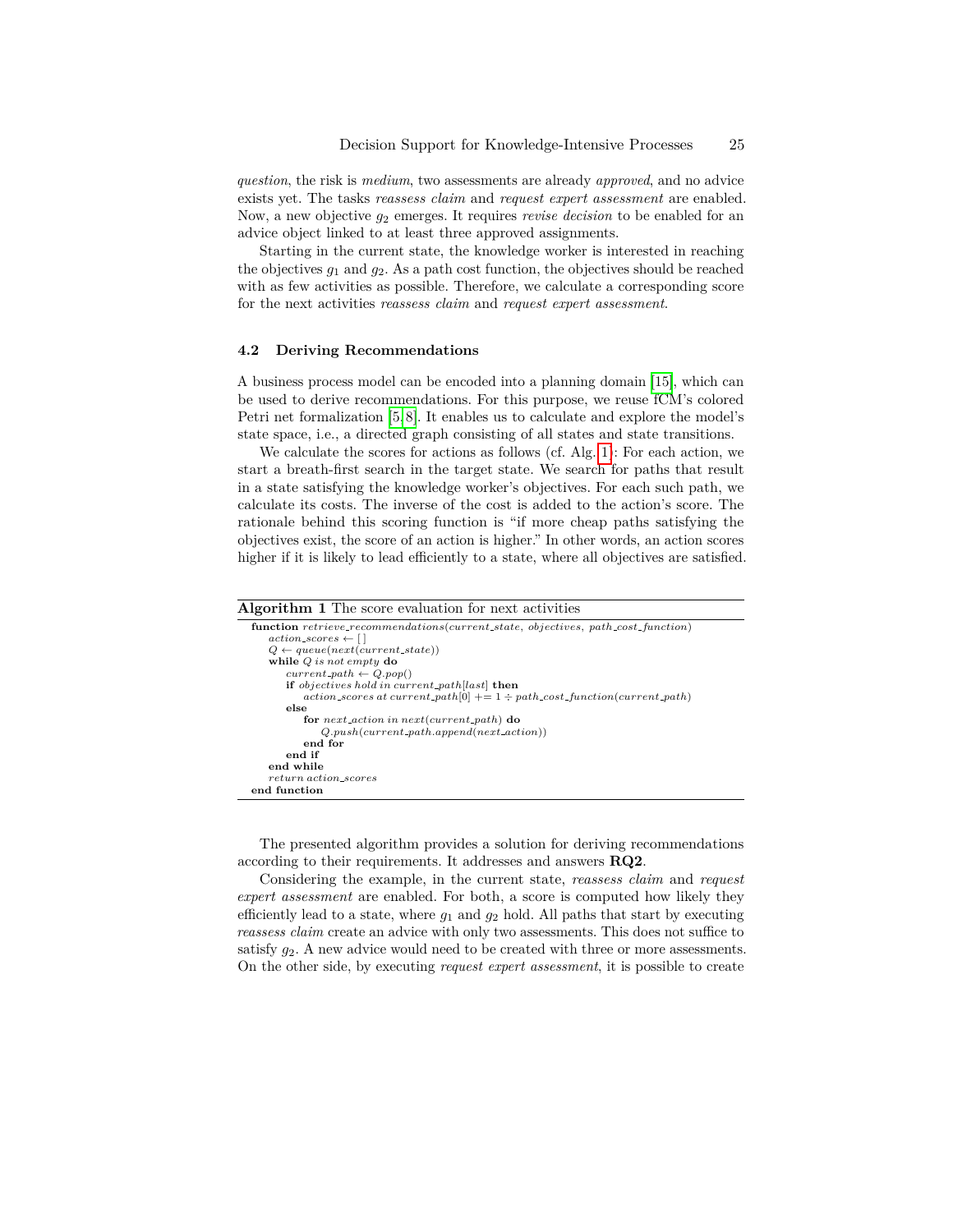and review a new assessment, and to create the advice based on three assessments directly. There are shorter paths starting in *request expert assessment* than those starting in *reassess claim*. Therefore, Alg. 1 will rank *request expert assessment* higher than *reassess claim*.

# **5 Discussion and Conclusion**

In our approach, we propose the use of a breadth-first search algorithm. The state space of a case grows exponentially and is possibly infinite. Search algorithms might not terminate. In combination with useful termination conditions, a breadthfirst search can terminate early and lead to approximate results without querying the whole state space. The algorithm aims to find all reachable states where the objective holds, it derives optimal results for the specified path cost function. What especially suitable path cost functions look like, still needs to be evaluated.

For evaluation, we implemented a first prototype<sup>2</sup>, which makes simple recommendations. It uses fCM's colored Petri net formalization and CPN-Tools<sup>3</sup> [5,8]: By analyzing the model's state space, our prototype can verify for each possible next action whether the objectives can be satisfied eventually. This allows knowledge workers to assess whether an action complies with their objectives.

In future work, we plan to extend the prototype. First, knowledge workers need to be allowed to input the objectives and the cost function. Second, the prototype needs to calculate and return the scores of actions. Also, some technical challenges need to be addressed. Due to the flexibility of fCM, the state space is expected to grow exponentially. The algorithm for the state space search profits from optimization. The definition of fCM allows the state space even to be infinite, so the algorithm might not terminate at all. In practice, useful termination conditions for the search need to be found. Furthermore, a qualitative evaluation in the form of a user study can help to gain insights for the presented approach and prove it to work.

In this paper, we propose a framework allowing knowledge workers to state their requirements toward recommendations. These requirements consist of objectives and a path cost function, which encodes meaningful key performance indicators. The case model's state space is then analyzed in the search for paths towards states that satisfy the objectives. The more likely an action is to be part of such paths, and the cheaper the paths are, the higher the action is recommended.

With our work, we aim to support knowledge workers in making decisions. This support is a great asset for utilizing knowledge-intensive processes in practice.

 $^2$  [https://github.com/bptlab/fCM-query-generator/tree/ZEUS\\_2022](https://github.com/bptlab/fCM-query-generator/tree/ZEUS_2022)

 $^3$  <http://cpntools.org>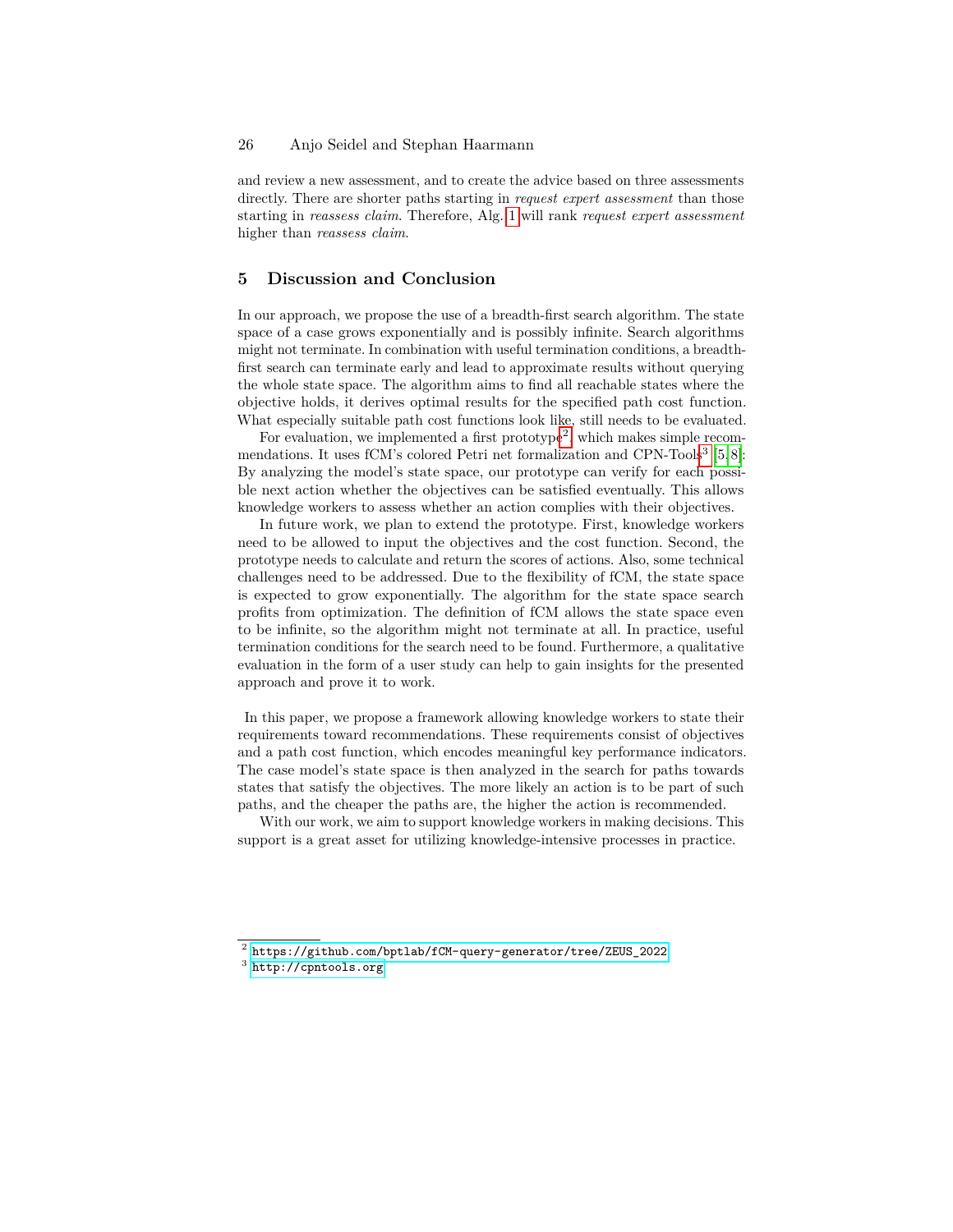# **References**

- 1. Andaloussi, A.A., Burattin, A., Slaats, T., Kindler, E., Weber, B.: On the declarative paradigm in hybrid business process representations: A conceptual framework and a systematic literature study (extended abstract). EMISA Forum **41**(1), 19–20 (2021)
- 2. Ciccio, C.D., Marrella, A., Russo, A.: Knowledge-intensive processes: Characteristics, requirements and analysis of contemporary approaches. J. Data Semant. **4**(1), 29–57 (2015), <https://doi.org/10.1007/s13740-014-0038-4>
- 3. Estañol, M., Queralt, A., Sancho, M., Teniente, E.: Artifact-centric business process models in UML. In: Rosa, M.L., Soffer, P. (eds.) Business Process Management Workshops - BPM International Workshops, Tallinn, Estonia, September 3, 2012. Revised Papers. Lecture Notes in Business Information Processing, vol. 132, pp. 292–303. Springer (2012)
- 4. Francescomarino, C.D., Ghidini, C., Maggi, F.M., Milani, F.: Predictive process monitoring methods: Which one suits me best? In: Weske, M., Montali, M., Weber, I., vom Brocke, J. (eds.) Business Process Management - 16th International Conference, BPM 2018, Sydney, NSW, Australia, September 9-14, 2018, Proceedings. Lecture Notes in Computer Science, vol. 11080, pp. 462–479. Springer (2018), [https:](https://doi.org/10.1007/978-3-319-98648-7_27) [//doi.org/10.1007/978-3-319-98648-7\\_27](https://doi.org/10.1007/978-3-319-98648-7_27)
- 5. Haarmann, S., Montali, M., Weske, M.: Refining case models using cardinality constraints. In: Rosa, M.L., Sadiq, S.W., Teniente, E. (eds.) Advanced Information Systems Engineering - 33rd International Conference, CAiSE 2021, Melbourne, VIC, Australia, June 28 - July 2, 2021, Proceedings. Lecture Notes in Computer Science, vol. 12751, pp. 296–310. Springer (2021), [https://doi.org/10.1007/](https://doi.org/10.1007/978-3-030-79382-1_18) [978-3-030-79382-1\\_18](https://doi.org/10.1007/978-3-030-79382-1_18)
- 6. Haarmann, S., Seidel, A., Weske, M.: Modeling objectives of knowledge workers. In: Marrella, A., Weber, B. (eds.) Business Process Management Workshops - BPM 2021 International Workshops, Rome, Italy, September 6-10, 2021, Revised Selected Papers. Lecture Notes in Business Information Processing, vol. 436, pp. 337–348. Springer (2021), [https://doi.org/10.1007/978-3-030-94343-1\\_26](https://doi.org/10.1007/978-3-030-94343-1_26)
- 7. Haarmann, S., Weske, M.: Correlating data objects in fragment-based case management. In: Abramowicz, W., Klein, G. (eds.) Business Information Systems - 23rd International Conference, BIS 2020, Colorado Springs, CO, USA, June 8-10, 2020, Proceedings. Lecture Notes in Business Information Processing, vol. 389, pp. 197–209. Springer (2020), [https://doi.org/10.1007/978-3-030-53337-3\\_15](https://doi.org/10.1007/978-3-030-53337-3_15)
- 8. Haarmann, S., Weske, M.: Cross-case data objects in business processes: Semantics and analysis. In: Fahland, D., Ghidini, C., Becker, J., Dumas, M. (eds.) Business Process Management Forum - BPM Forum 2020, Seville, Spain, September 13-18, 2020, Proceedings. Lecture Notes in Business Information Processing, vol. 392, pp. 3–17. Springer (2020), [https://doi.org/10.1007/978-3-030-58638-6\\_1](https://doi.org/10.1007/978-3-030-58638-6_1)
- 9. Haarmann, S., Weske, M.: Data object cardinalities in flexible business processes. In: del-Río-Ortega, A., Leopold, H., Santoro, F.M. (eds.) Business Process Management Workshops - BPM International Workshops, Seville, Spain, September 13-18, 2020, Revised Selected Papers. Lecture Notes in Business Information Processing, vol. 397, pp. 380–391. Springer (2020)
- 10. Hewelt, M., Weske, M.: A hybrid approach for flexible case modeling and execution. In: Rosa, M.L., Loos, P., Pastor, O. (eds.) Business Process Management Forum - BPM Forum 2016, Rio de Janeiro, Brazil, September 18-22, 2016, Proceedings. Lecture Notes in Business Information Processing, vol. 260, pp. 38–54. Springer (2016), [https://doi.org/10.1007/978-3-319-45468-9\\_3](https://doi.org/10.1007/978-3-319-45468-9_3)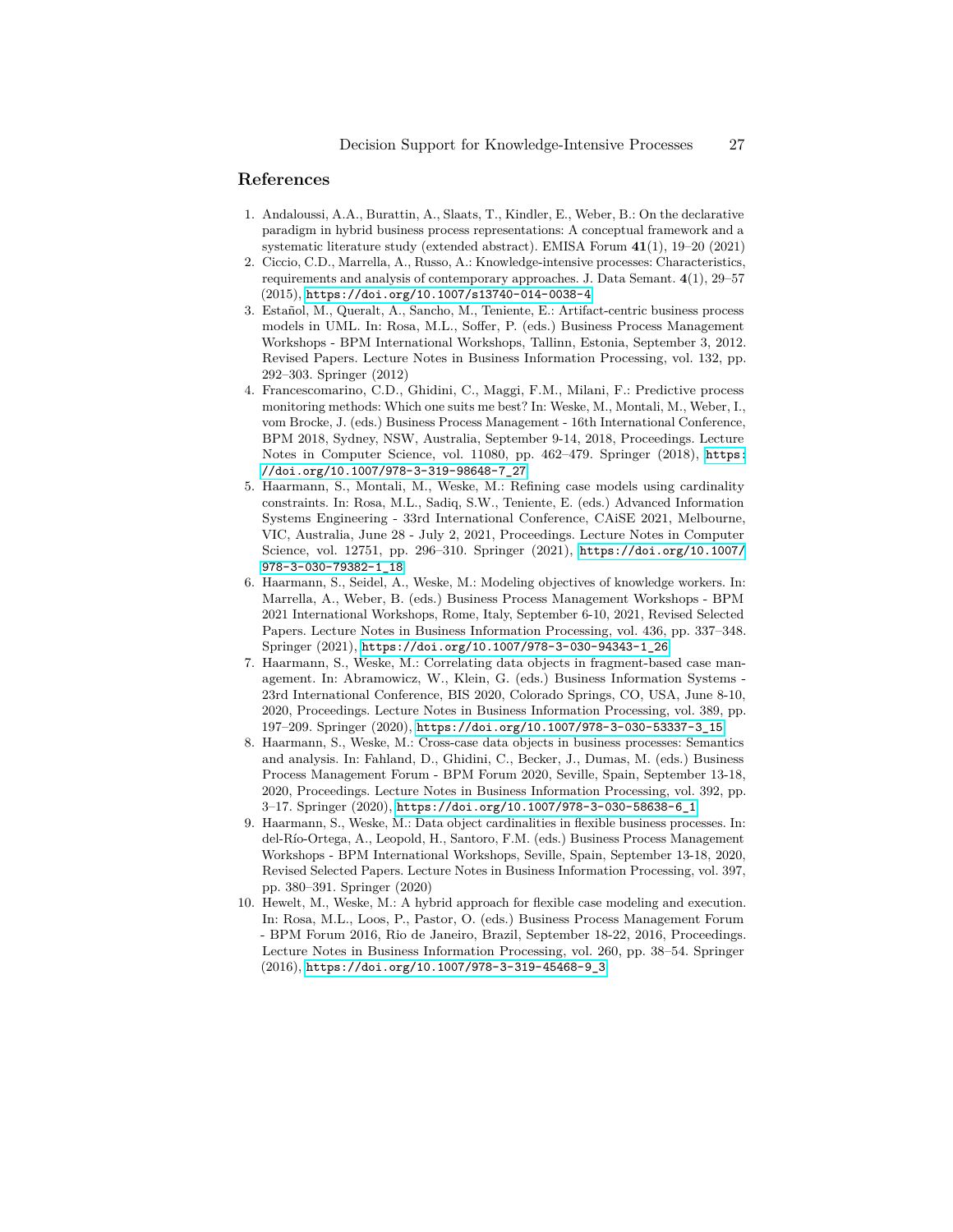- 11. Hildebrandt, T.T., Mukkamala, R.R.: Declarative event-based workflow as distributed dynamic condition response graphs. In: Honda, K., Mycroft, A. (eds.) Proceedings Third Workshop on Programming Language Approaches to Concurrency and communication-cEntric Software, PLACES 2010, Paphos, Cyprus, 21st March 2010. EPTCS, vol. 69, pp. 59–73 (2010), <https://doi.org/10.4204/EPTCS.69.5>
- 12. Hull, R., Damaggio, E., Fournier, F., Gupta, M., III, F.F.T.H., Hobson, S., Linehan, M.H., Maradugu, S., Nigam, A., Sukaviriya, P., Vaculín, R.: Introducing the guardstage-milestone approach for specifying business entity lifecycles. In: Bravetti, M., Bultan, T. (eds.) Web Services and Formal Methods - 7th International Workshop, WS-FM 2010, Hoboken, NJ, USA, September 16-17, 2010. Revised Selected Papers. Lecture Notes in Computer Science, vol. 6551, pp. 1–24. Springer (2010), [https:](https://doi.org/10.1007/978-3-642-19589-1_1) [//doi.org/10.1007/978-3-642-19589-1\\_1](https://doi.org/10.1007/978-3-642-19589-1_1)
- 13. Künzle, V., Reichert, M.: Philharmonicflows: towards a framework for object-aware process management. J. Softw. Maintenance Res. Pract. **23**(4), 205–244 (2011), <https://doi.org/10.1002/smr.524>
- 14. Marrella, A.: What automated planning can do for business process management. In: Teniente, E., Weidlich, M. (eds.) Business Process Management Workshops - BPM 2017 International Workshops, Barcelona, Spain, September 10-11, 2017, Revised Papers. Lecture Notes in Business Information Processing, vol. 308, pp. 7–19. Springer (2017), [https://doi.org/10.1007/978-3-319-74030-0\\_1](https://doi.org/10.1007/978-3-319-74030-0_1)
- 15. Marrella, A.: Automated planning for business process management. J. Data Semant. **8**(2), 79–98 (2019), <https://doi.org/10.1007/s13740-018-0096-0>
- 16. Pesic, M., Schonenberg, H., van der Aalst, W.M.P.: DECLARE: full support for loosely-structured processes. In: 11th IEEE International Enterprise Distributed Object Computing Conference (EDOC 2007), 15-19 October 2007, Annapolis, Maryland, USA. pp. 287–300. IEEE Computer Society (2007), [https://doi.org/](https://doi.org/10.1109/EDOC.2007.14) [10.1109/EDOC.2007.14](https://doi.org/10.1109/EDOC.2007.14)
- 17. Pyöriä, P.: The concept of knowledge work revisited. J. Knowl. Manag.  $9(3)$ , 116–127 (2005), <https://doi.org/10.1108/13673270510602818>
- 18. Rozinat, A., Wynn, M.T., van der Aalst, W.M.P., ter Hofstede, A.H.M., Fidge, C.J.: Workflow simulation for operational decision support. Data Knowl. Eng. **68**(9), 834–850 (2009), <https://doi.org/10.1016/j.datak.2009.02.014>
- 19. Steinau, S., Marrella, A., Andrews, K., Leotta, F., Mecella, M., Reichert, M.: DALEC: a framework for the systematic evaluation of data-centric approaches to process management software. Softw. Syst. Model. **18**(4), 2679–2716 (2019), <https://doi.org/10.1007/s10270-018-0695-0>
- 20. Swenson, K.D.: Position: BPMN is incompatible with ACM. In: Rosa, M.L., Soffer, P. (eds.) Business Process Management Workshops - BPM 2012 International Workshops, Tallinn, Estonia, September 3, 2012. Revised Papers. Lecture Notes in Business Information Processing, vol. 132, pp. 55–58. Springer (2012), [https:](https://doi.org/10.1007/978-3-642-36285-9_7) [//doi.org/10.1007/978-3-642-36285-9\\_7](https://doi.org/10.1007/978-3-642-36285-9_7)
- 21. Teinemaa, I., Dumas, M., Rosa, M.L., Maggi, F.M.: Outcome-oriented predictive process monitoring: Review and benchmark. ACM Trans. Knowl. Discov. Data **13**(2), 17:1–17:57 (2019), <https://doi.org/10.1145/3301300>
- 22. Vaculín, R., Hull, R., Heath, T., Cochran, C., Nigam, A., Sukaviriya, P.: Declarative business artifact centric modeling of decision and knowledge intensive business processes. In: Proceedings of the 15th IEEE International Enterprise Distributed Object Computing Conference, EDOC 2011, Helsinki, Finland, August 29 - September 2, 2011. pp. 151–160. IEEE Computer Society (2011), <https://doi.org/10.1109/EDOC.2011.36>